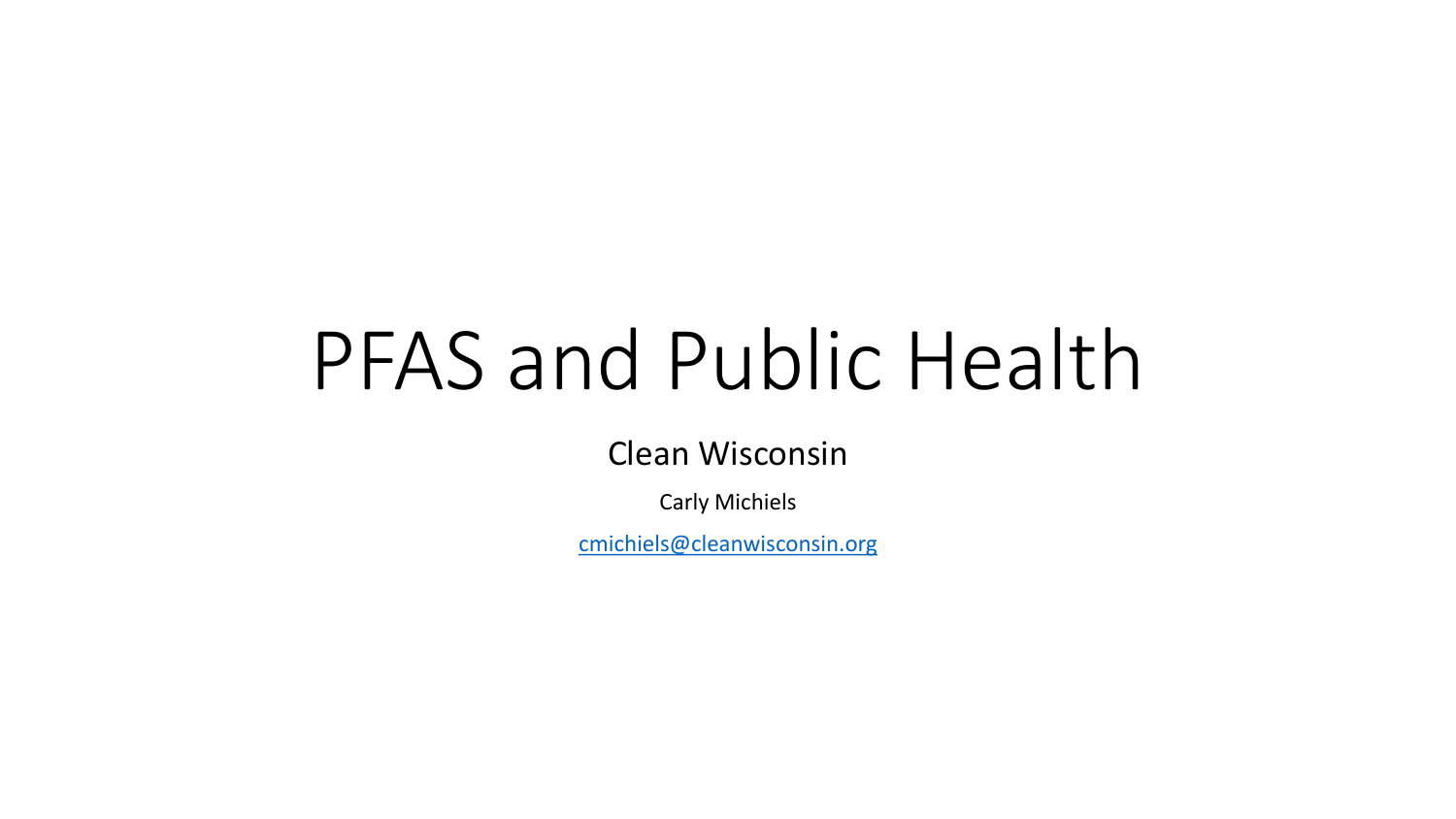#### Agenda

- 1. Support Surface Water Standard
- 2. Public Health Impacts
- 3. Environmental Justice
- 4. Public Health Costs
- 5. Home Valuation Costs
- 6. Recreational Fishing Costs
- 7. Dairy Industry Costs
- 8. Summary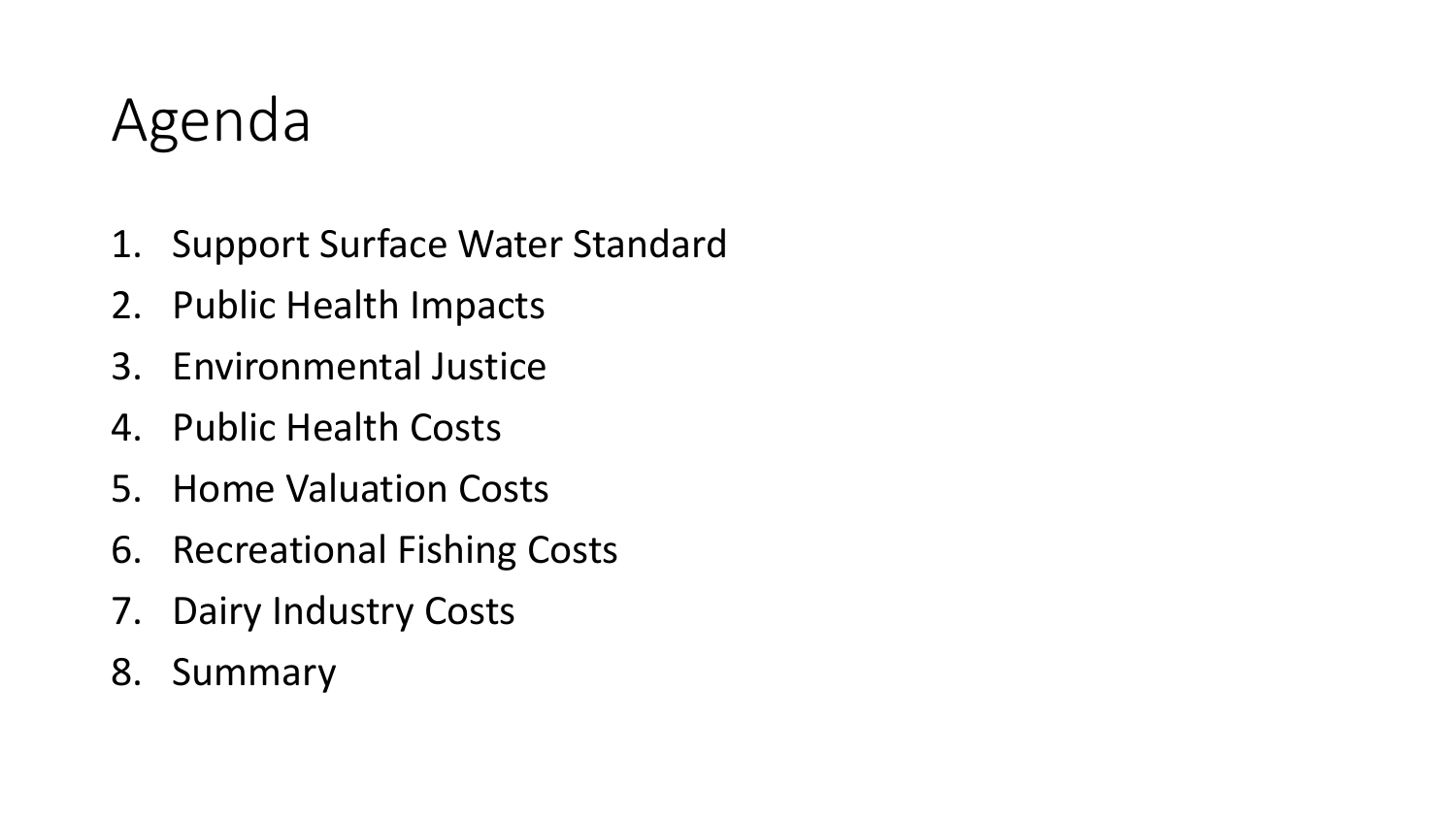#### PFAS Surface Water Standard

- *Public Health Benefits:* significant benefit from reduced PFAS discharge into waterways. Reducing health impacts from contact with or ingestion of surface waters of the state and from ingestion of fish taken from surface waters of the state.
- Currently, DNR can address PFAS discharges in WPDES permits on a caseby-case basis (NR 106). Clean Wisconsin supports the proposed rule as it would set a uniform standard, specific procedures, and set PFAS limitations.
- The precautionary principle is followed in drinking water regulation to limit harm. Limiting harm to best protect public health should be the priority.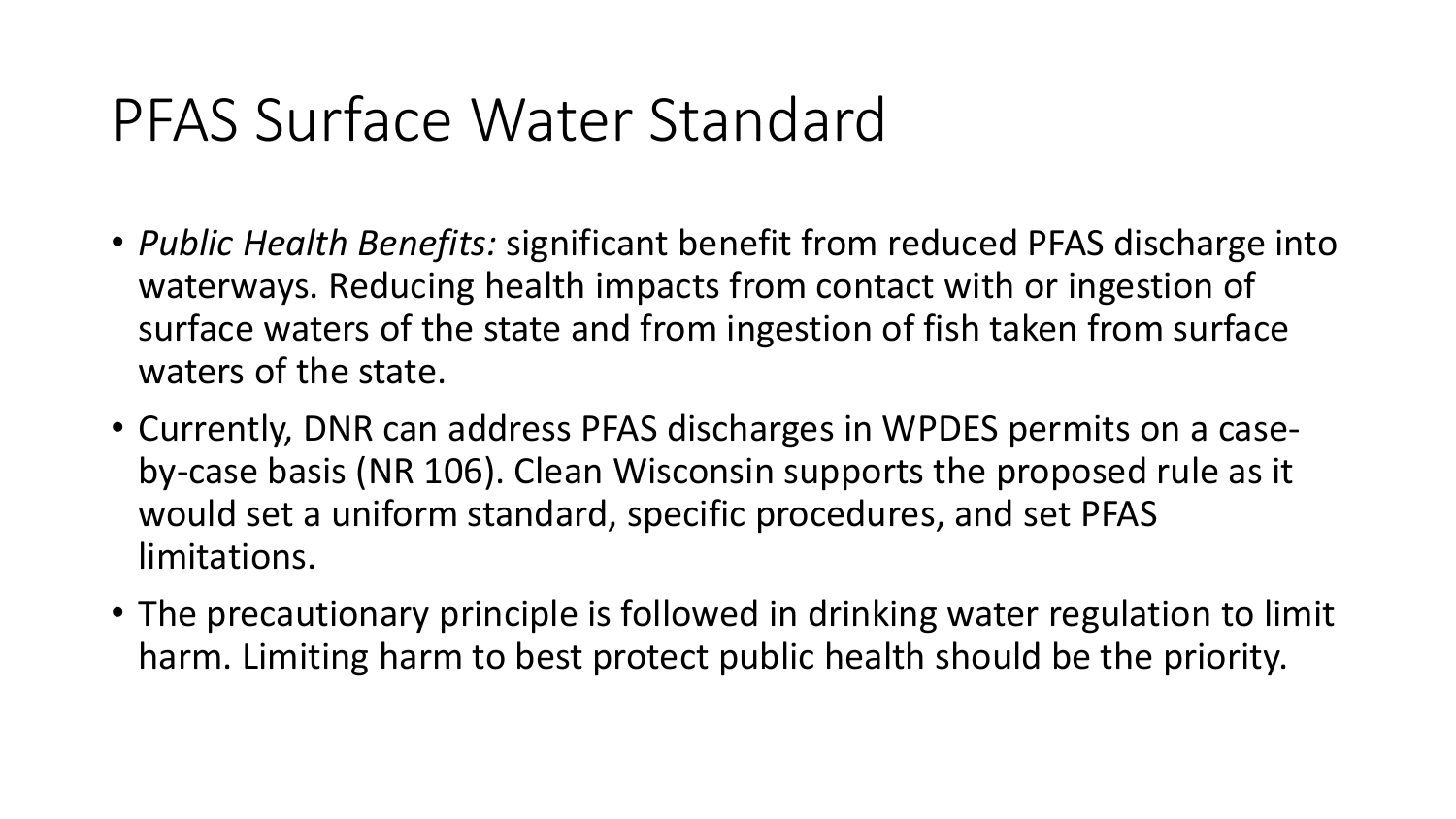# Public Health Impacts

- PFAS pose the greatest risk to developing fetuses and infants.
- Lower infant birth weight.
- Interferes with hormones.
- Decreases women's fertility.
- Increased risk of serious conditions like high blood pressure or pre-eclampsia in pregnant women.
- Metabolic disease incl. increased cholesterol.
- Interferes with immune systems and vaccine response.
- Increases likelihood of kidney or testicular cancer.

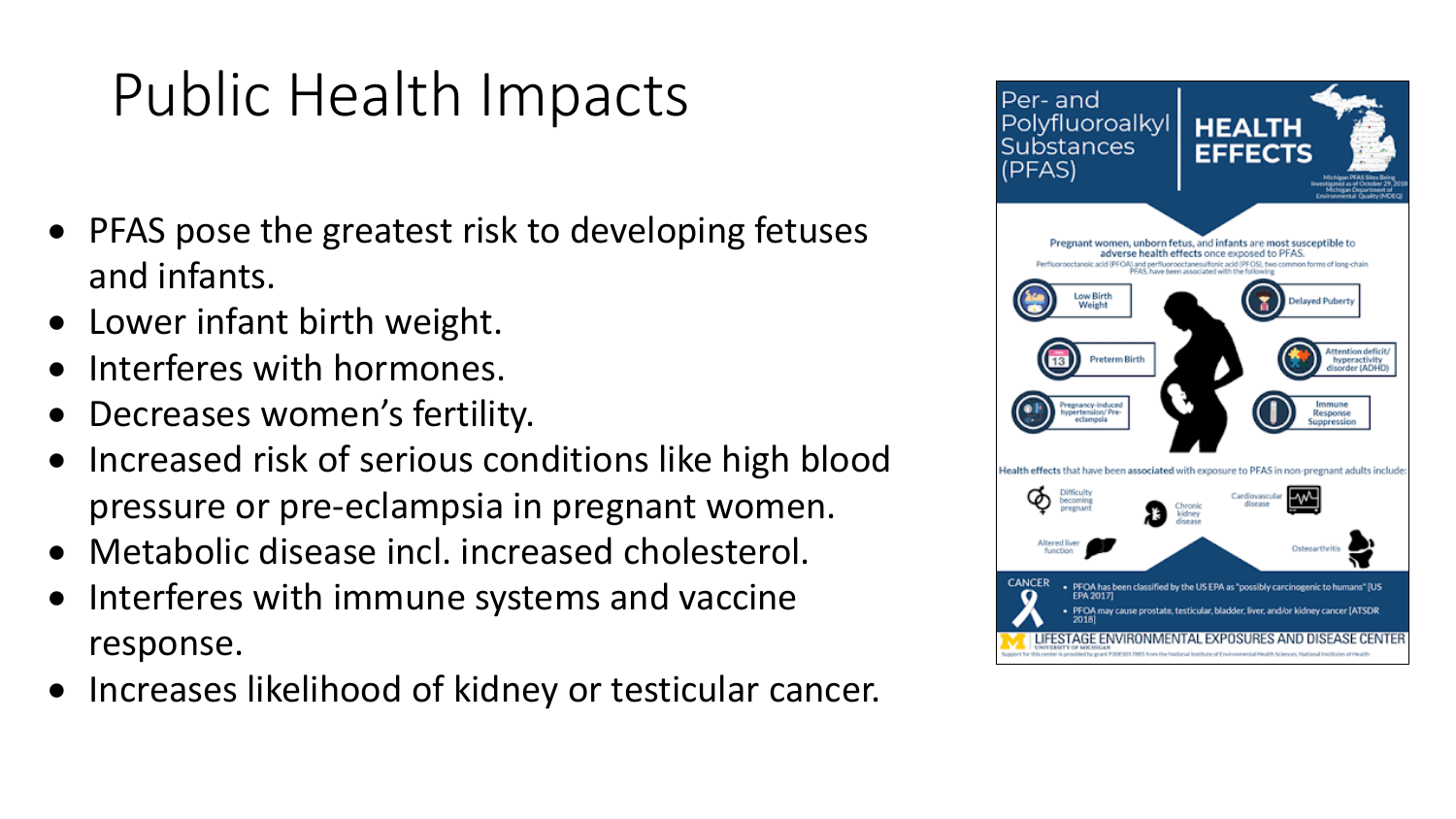## Environmental Justice

- Low income and/or BIPOC communities are more likely to live closer to industrial contamination sites.
	- Such sites are likely sources of PFAS contamination.
- EXAMPLE: The Union of Concerned Scientists published a report that looked at minority and low-income populations around 73 non-military PFAS contamination sites.
	- In Michigan, 48% more minorities and 49% more low income people lived within 5 miles of the state's 23 PFAS contamination sites than would be expected if the sites and populations were randomly distributed.

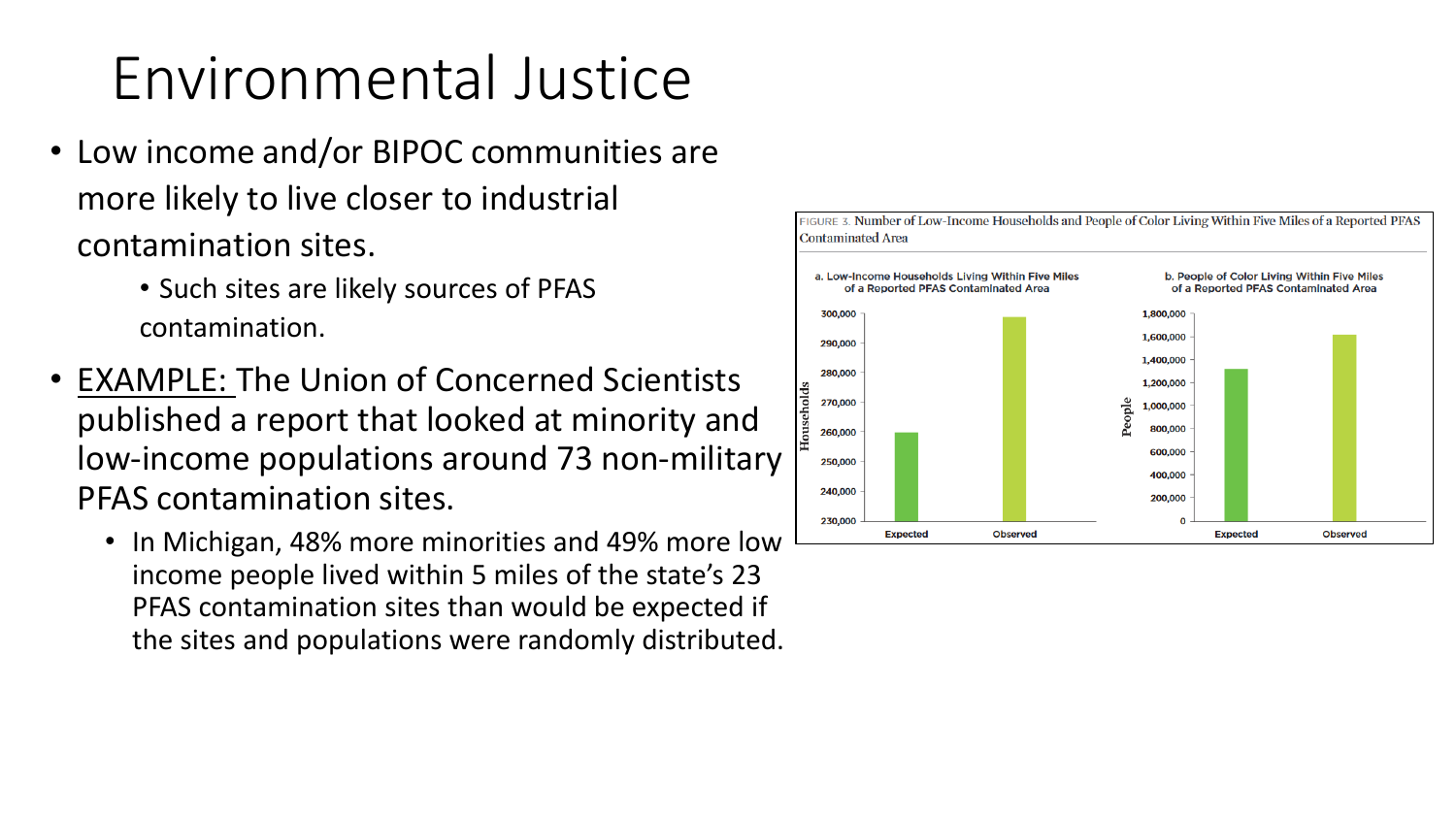#### Environmental Justice

- Low-income and/or BIPOC communities are more likely to live near a PFAS contamination site.
- Some underserved populations are heavily dependent on sustenance fishing, and PFAS bioaccumulates in wild fish.
	- Fish in contaminated areas will have even higher levels of PFAS than fish in other areas.
- Interactive effects of PFAS exposure with other environmental contaminants (e.g., lead) magnify the impacts of either exposure independently.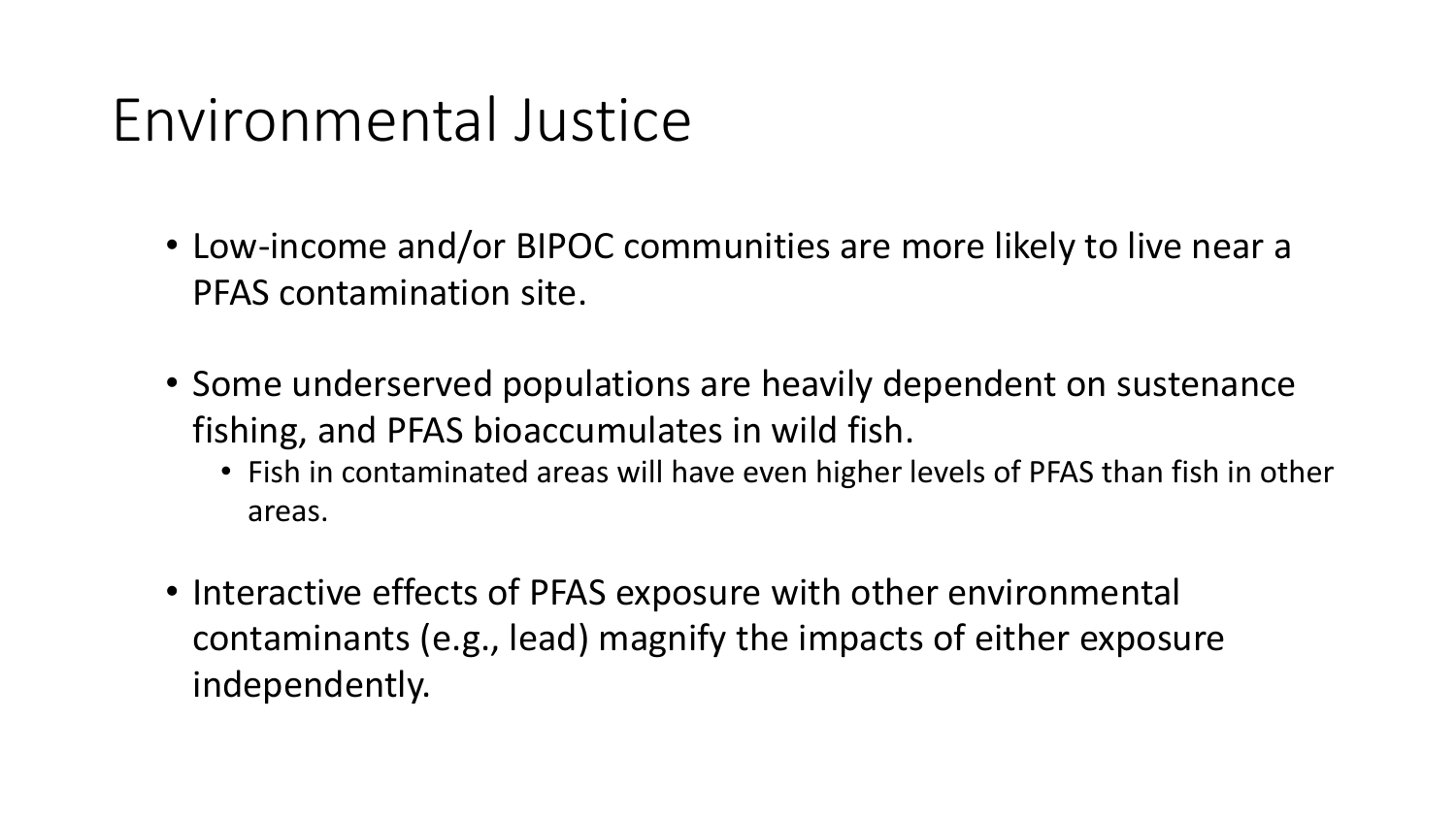#### Public Health Costs of PFAS Contamination

- For European Economic Area countries, an analysis estimates the annual health impact-related costs from PFAS exposure of 52-84 billion Euros (approx. \$62-100 billion USD). (Nordic Council of Ministers)
	- The analysis looks at a variety of health endpoints including kidney cancer, low birthweight, increased infection, hypertension, and increased all-cause mortality.
- The total cost of PFOA-attributable low birthweight births in the United States from 2003-2014 was \$13.7 billion. (International Journal of Hygiene and Environmental Health)
	- These costs included the direct hospital costs at the time of birth as well as lost economic productivity due to low birthweight births being associated with a variety of longer-term outcomes including lower lifetime earning potential.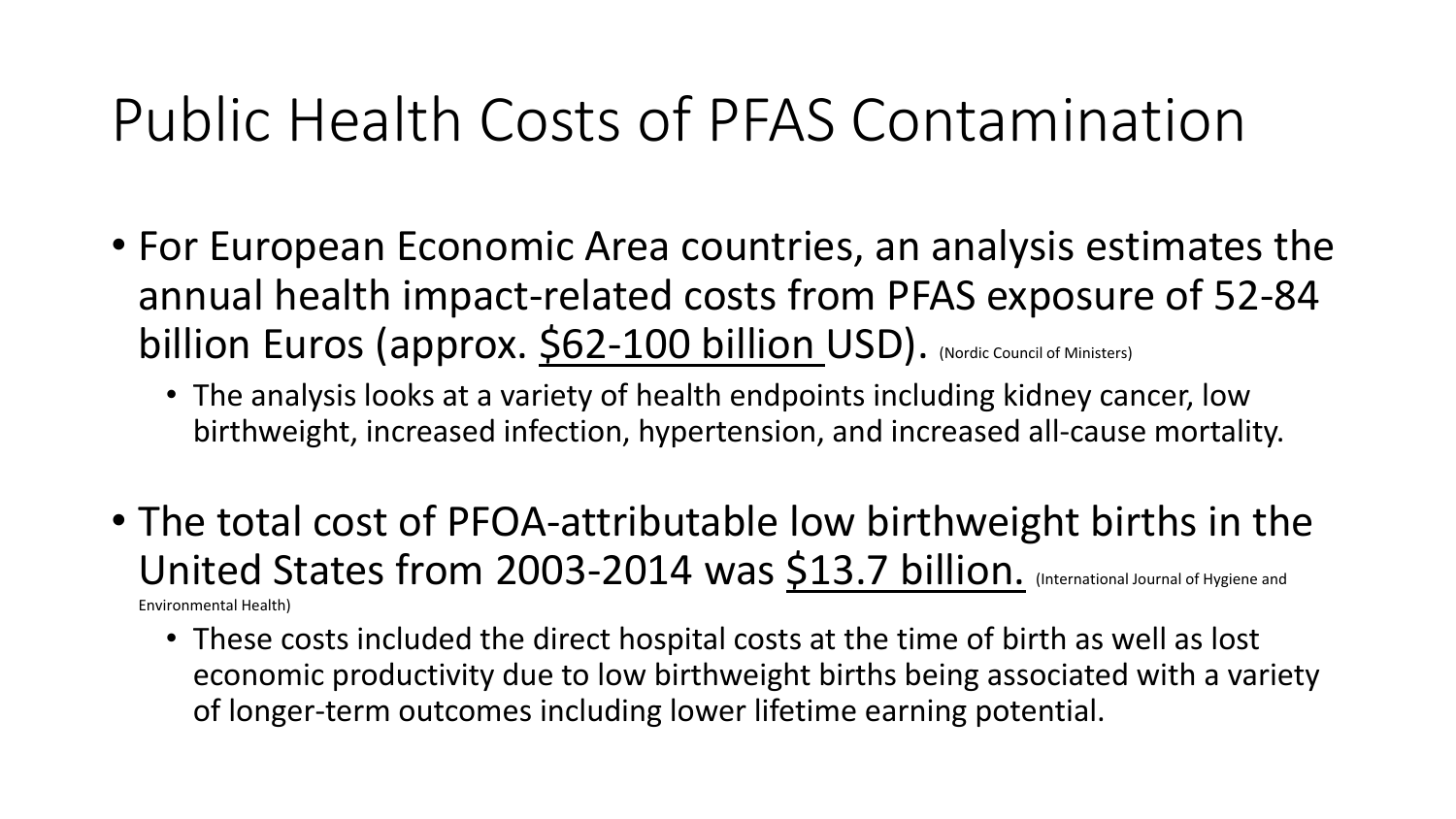

#### Public Health Costs

- There is likely a significant benefit to the reduction in exposure to PFAS chemicals given known health effects.
- NH and MI provided qualitative statements about the public health benefits and avoided costs of addressing PFAS in drinking water relating to enacting specific MCLs:
	- Given the potential for direct health care treatment costs, loss of income, and associated indirect costs, limiting exposure to the PFAS chemicals for which these rules establish MCLs will likely result in significant avoided costs.
	- Indirect costs such as reduced quality of life for both the sick individual and their family caregivers are often ignored or underestimated.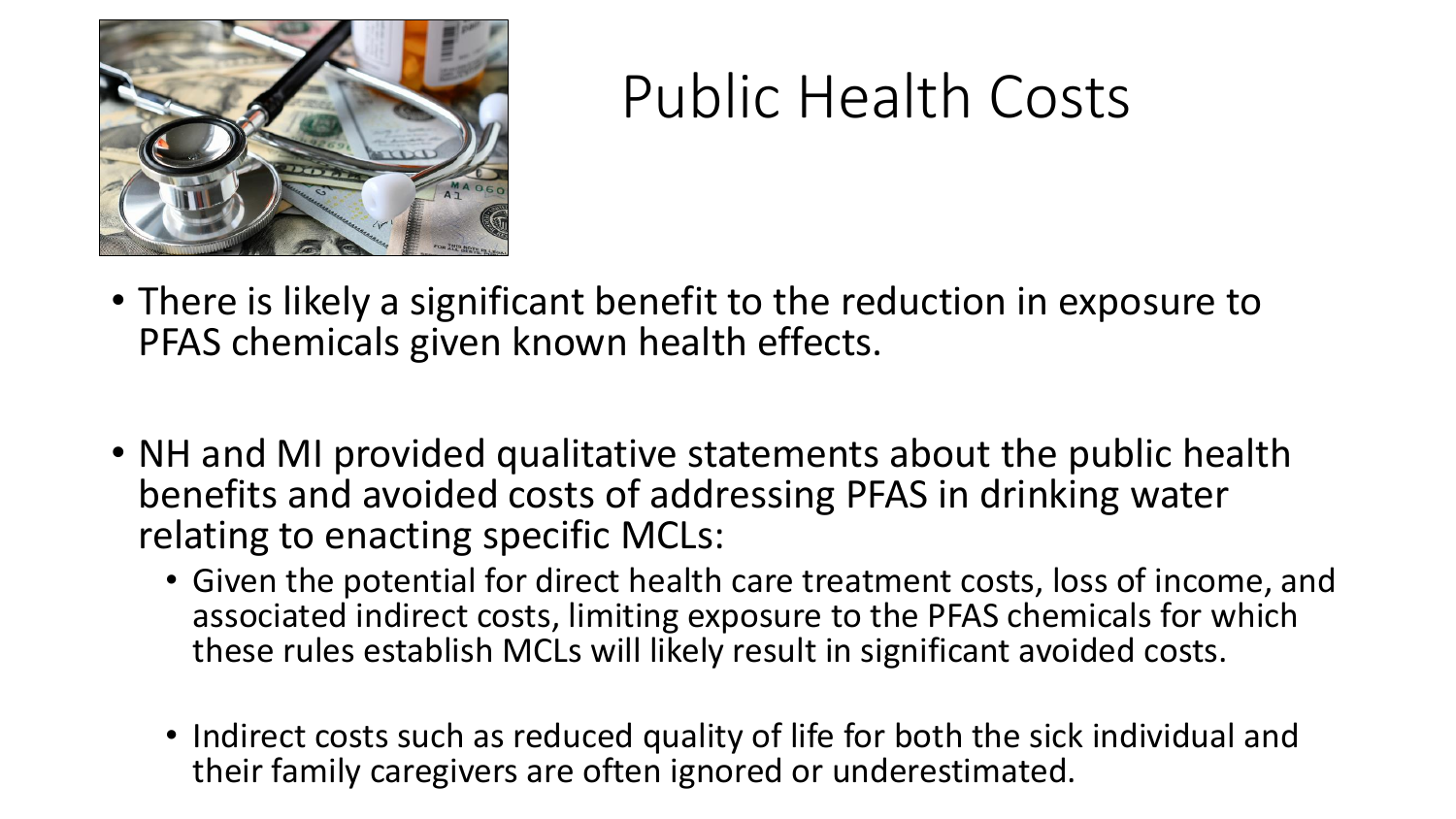### Home Valuation Costs

A report for the State of Minnesota in the legal action against 3M analyzed the impact of PFAS contamination in the east metro area of Minneapolis-St. Paul, MN.



- The report found that home values are reduced by 7.3% in Oakdale and reduced by 4.4% in other affected areas due to PFAS contamination.
	- EXAMPLE: the average house in Oakdale sold for \$17,000 lower than expected (expected: \$239,000). The average house other affected areas sold for \$14,000 less than expected (expected: \$320,000).
- Calculating cumulative past (dating back to 1971), present, and future (out to 2050) lost home value in the affected communities, the report found  $$1.5$  billion in total lost home value damages due to 3M's PFAS contamination in the East Metro area.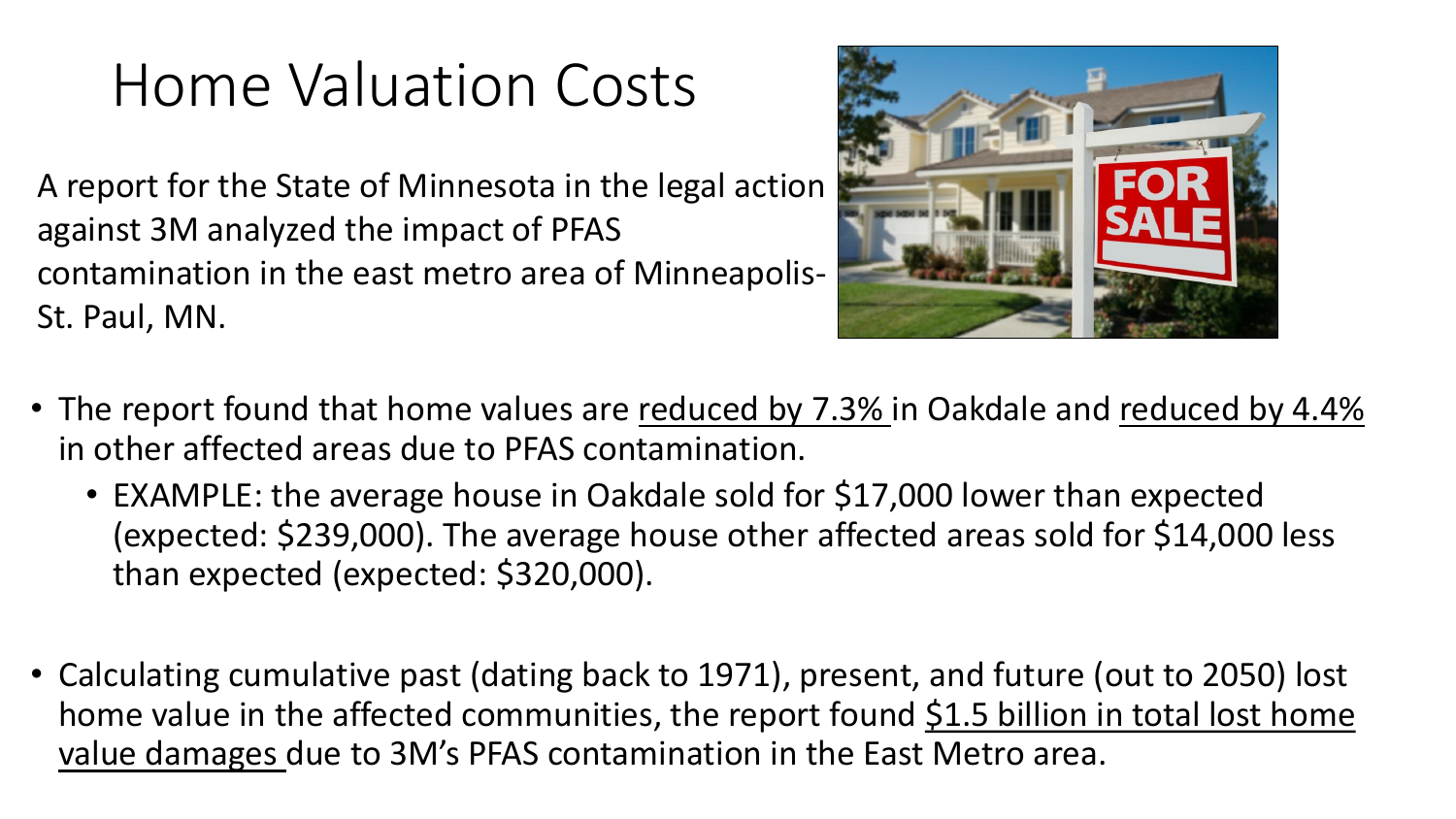

# Recreational Fishing Costs

- PFAS is known to accumulate in fish tissue, leading to some PFAS-related fish consumption advisories already in Wisconsin.
- A report of recreational fishing in the Twin Cities' east metro area found a 3-6% decline in visits to parks following the introduction of a PFOS advisory in an associated lake or river reach.
- Based on a willingness to pay study, they found that anglers would be willing to pay an average of \$18 per trip to travel farther to fish to avoid a PFOS fish consumption advisory.
	- The annual impact was calculated to be \$3.87 million in damages to the recreational anglers in the East Metro Area.
- EXAMPLE: Wisconsin receives \$2.3 billion annually from fishing related economic activity. Hunters and anglers spend \$4 billion in Wisconsin, support 56,000 jobs and generate \$375 million in local and state revenue.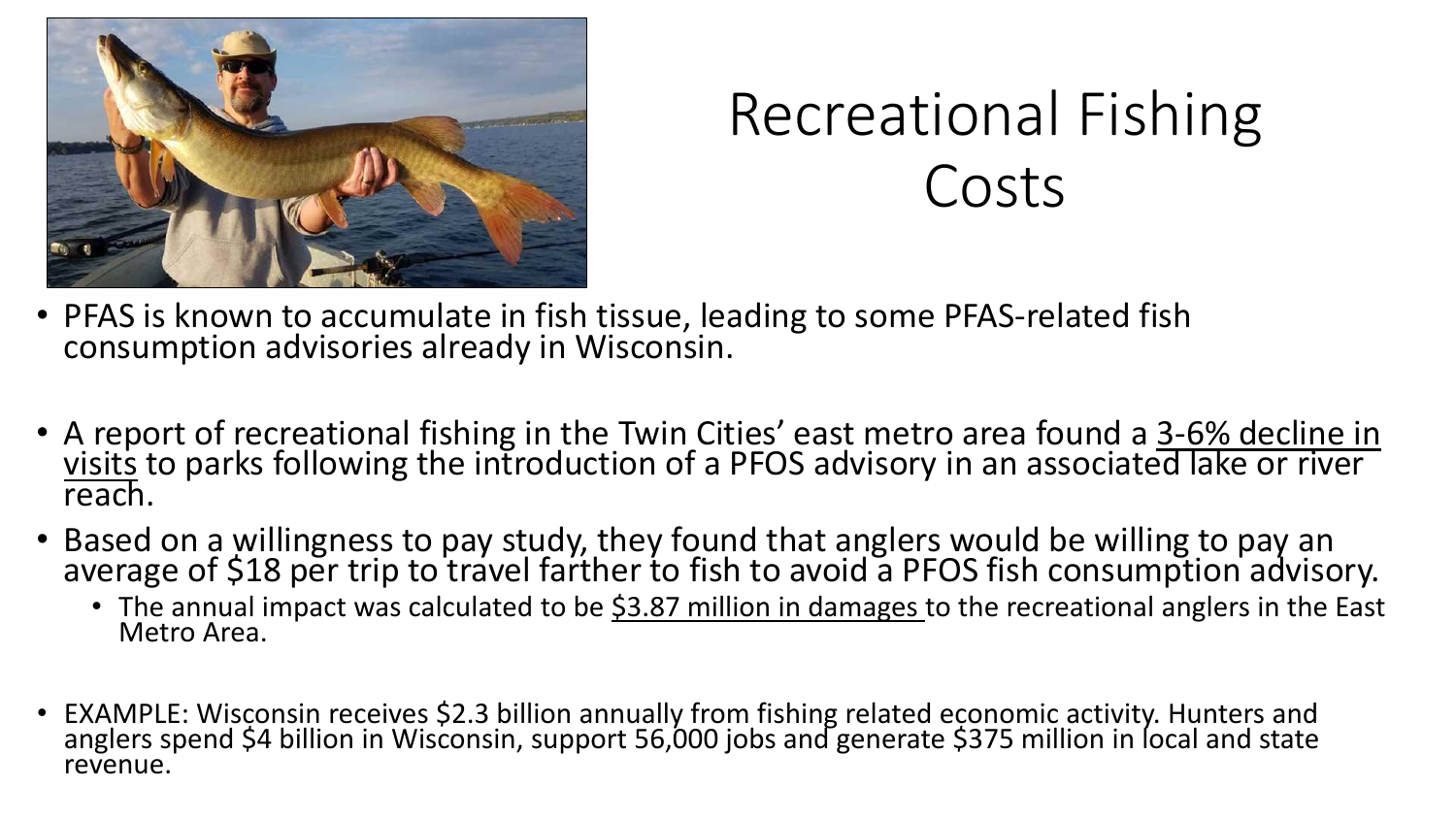# Potential Dairy Industry Costs

- There is the potential for impacts to the dairy industry. PFAS can contaminate dairy products if the farm's water, feed, or soils are contaminated.
- Farms may be contaminated by PFAS from nearby military bases using aqueous film-forming foam (AFFF), fields being spread with contaminated sludge, and discharge from nearby industrial sources. All three potential pathways exist in Wisconsin.
- Given the importance of the dairy industry to Wisconsin, and the presence of known PFAS contamination pathways, this potential cost could be considered.



#### NM Case Study:

- PFAS contamination of groundwater near Cannon Air Force Base where AFFF was used affected the Highland Dairy, a 4,000 head farm that supported more than 40 employees.
- Due to the contamination, the dairy's permit to produce milk as suspended by the New Mexico Department of Agriculture, resulting in the farm dumping 15,000 gallons a day and laying off most employees.
- Without the revenue from milk sales to pay for feed, and unable to sell the cows, the farm is facing reality of needing to euthanize the herd.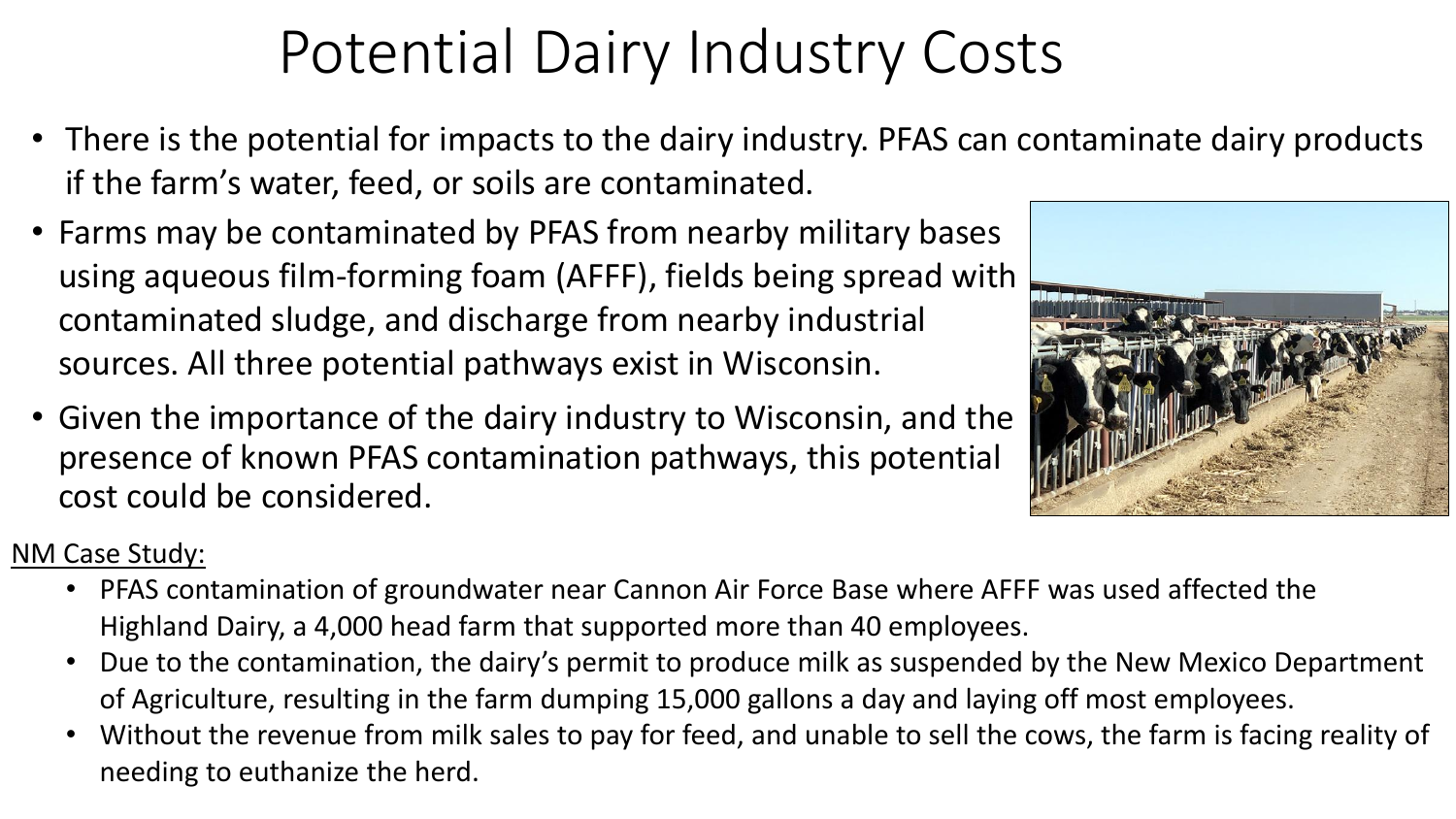# Summary

- Cleaning up PFAS contamination in a way scientists recommend to protect public health should be the priority when addressing PFAS in surface waters.
- There is a clear and significant benefit to reducing exposure from PFAS that can come from a statewide surface water standard.
- There is a significant benefit to the reduction in exposure to PFAS chemicals given health effects.
- Indirect and direct harms from PFAS pollution need to be taken into consideration:
	- impact of environmental contamination (soil and water),
	- impacts to public health and associated costs,
	- impact to home values,
	- recreational fishing costs,
	- potential impact to the dairy industry.
- Clean Wisconsin supports science-based PFAS standards that most importantly protect public health.